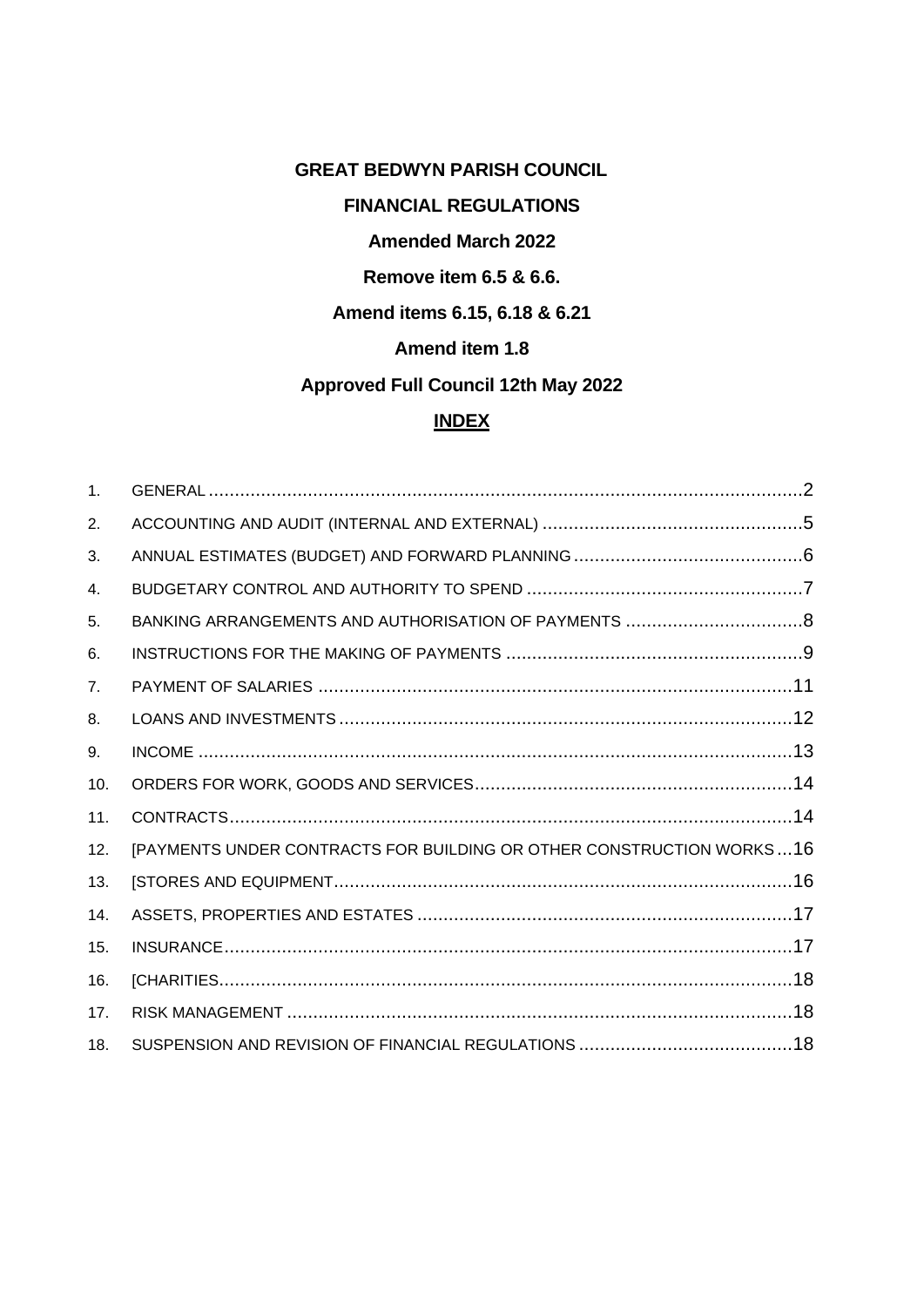These Financial Regulations were adopted by the Council at its Meeting held on 12<sup>th</sup> May 2022

### <span id="page-1-0"></span>**1. GENERAL**

- 1.1. These financial regulations govern the conduct of financial management by the council and may only be amended or varied by resolution of the council. Financial regulations are one of the council's three governing policy documents providing procedural guidance for members and officers. Financial regulations must be observed in conjunction with the council's standing orders and any individual financial regulations relating to contracts.
- 1.2. The council is responsible in law for ensuring that its financial management is adequate and effective, and that the council has a sound system of internal control which facilitates the effective exercise of the council's functions, including arrangements for the management of risk.
- 1.3. The council's accounting control systems must include measures:
	- for the timely production of accounts;
	- that provide for the safe and efficient safeguarding of public money;
	- to prevent and detect inaccuracy and fraud; and
	- identifying the duties of officers.
- 1.4. These financial regulations demonstrate how the council meets these responsibilities and requirements.
- 1.5. At least once a year, prior to approving the Annual Governance Statement, the council must review the effectiveness of its system of internal control which shall be in accordance with proper practices.
- 1.6. Deliberate or wilful breach of these Regulations by an employee may give rise to disciplinary proceedings.
- 1.7. Members of Council are expected to follow the instructions within these Regulations and not to entice employees to breach them. Failure to follow instructions within these Regulations brings the office of councillor into disrepute.
- 1.8. The Responsible Financial Officer (RFO) holds a statutory office to be appointed by the council.
- 1.9. The RFO;
	- acts under the policy direction of the council;
	- administers the council's financial affairs in accordance with all Acts, Regulations and proper practices;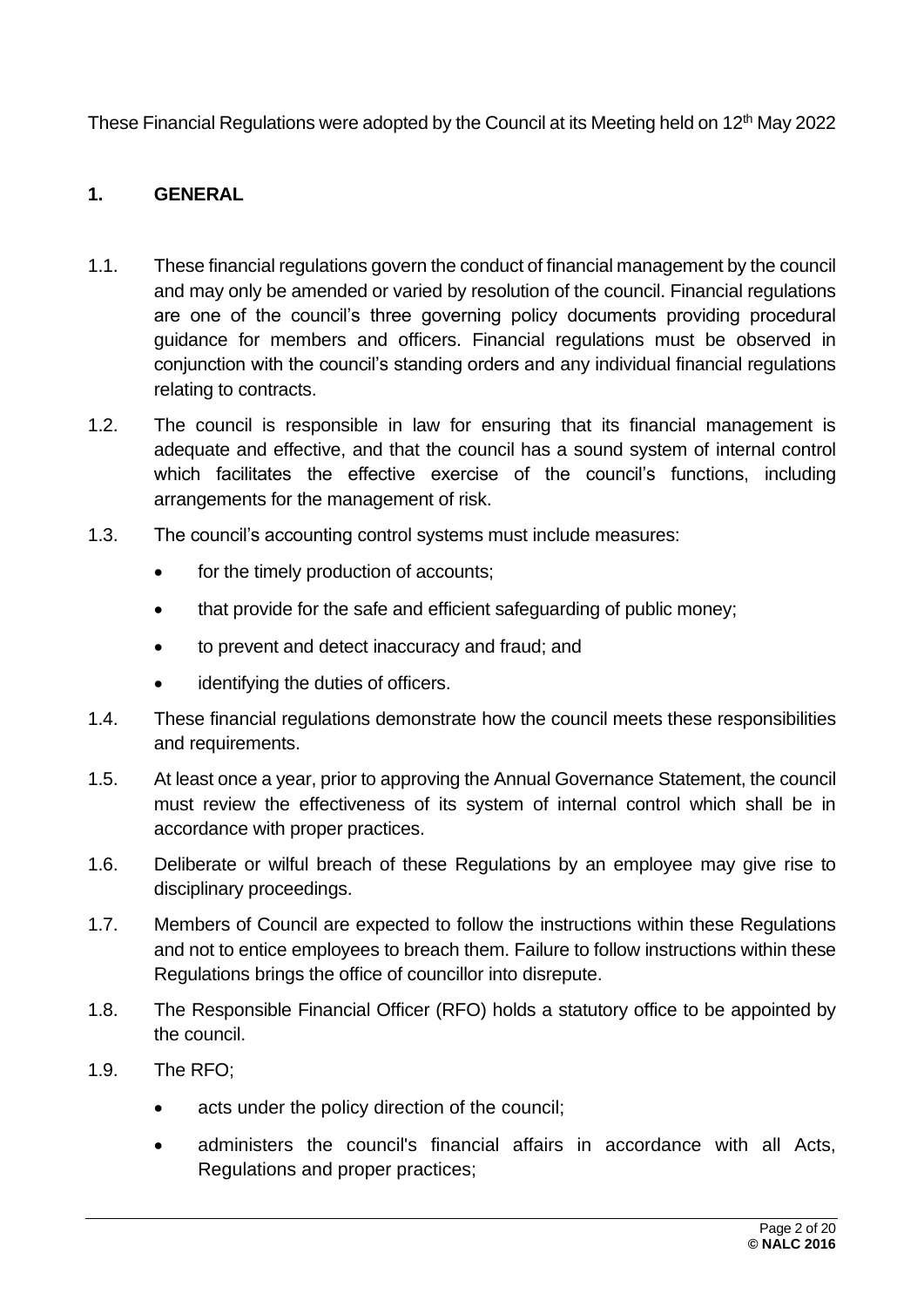- determines on behalf of the council its accounting records and accounting control systems;
- ensures the accounting control systems are observed;
- maintains the accounting records of the council up to date in accordance with proper practices;
- assists the council to secure economy, efficiency and effectiveness in the use of its resources; and
- produces financial management information as required by the council.
- 1.10. The accounting records determined by the RFO shall be sufficient to show and explain the council's transactions and to enable the RFO to ensure that any income and expenditure account and statement of balances, or record of receipts and payments and additional information, as the case may be, or management information prepared for the council from time to time comply with the Accounts and Audit Regulations.
- 1.11. The accounting records determined by the RFO shall in particular contain:
	- entries from day to day of all sums of money received and expended by the council and the matters to which the income and expenditure or receipts and payments account relate;
	- a record of the assets and liabilities of the council; and
	- wherever relevant, a record of the council's income and expenditure in relation to claims made, or to be made, for any contribution, grant or subsidy.
- 1.12. The accounting control systems determined by the RFO shall include:
	- procedures to ensure that the financial transactions of the council are recorded as soon as reasonably practicable and as accurately and reasonably as possible;
	- procedures to enable the prevention and detection of inaccuracies and fraud and the ability to reconstruct any lost records;
	- identification of the duties of officers dealing with financial transactions and division of responsibilities of those officers in relation to significant transactions;
	- procedures to ensure that uncollectable amounts, including any bad debts are not submitted to the council for approval to be written off except with the approval of the RFO and that the approvals are shown in the accounting records; and
	- measures to ensure that risk is properly managed.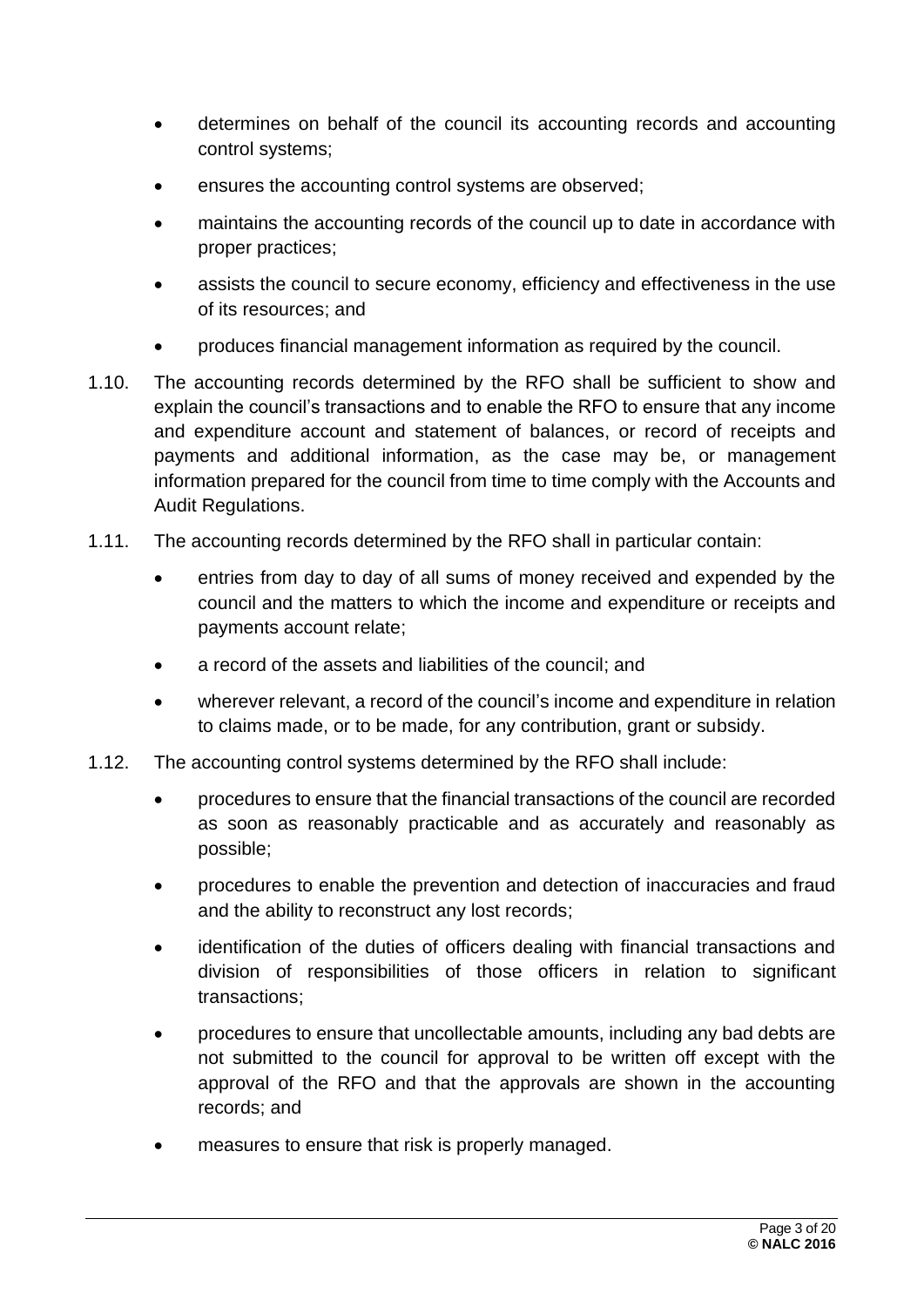- 1.13. The council is not empowered by these Regulations or otherwise to delegate certain specified decisions. In particular any decision regarding:
	- setting the final budget or the precept (council tax requirement);
	- approving accounting statements;
	- approving an annual governance statement;
	- borrowing;
	- writing off bad debts;
	- declaring eligibility for the General Power of Competence; and
	- addressing recommendations in any report from the internal or external auditors,

shall be a matter for the full council only.

- 1.14. In addition the council must:
	- determine and keep under regular review the bank mandate for all council bank accounts;
	- approve any grant or a single commitment in excess of £5,000; and
	- in respect of the annual salary for any employee have regard to recommendations about annual salaries of employees made by the relevant committee in accordance with its terms of reference.
- 1.15. In these financial regulations, references to the Accounts and Audit Regulations or 'the regulations' shall mean the regulations issued under the provisions of section 27 of the Audit Commission Act 1998, or any superseding legislation, and then in force unless otherwise specified.

<span id="page-3-0"></span>In these financial regulations the term 'proper practice' or 'proper practices' shall refer to guidance issued in *Governance and Accountability for Local Councils - a Practitioners' Guide (England)* issued by the Joint Practitioners Advisory Group (JPAG), available from the websites of NALC and the Society for Local Council Clerks (SLCC).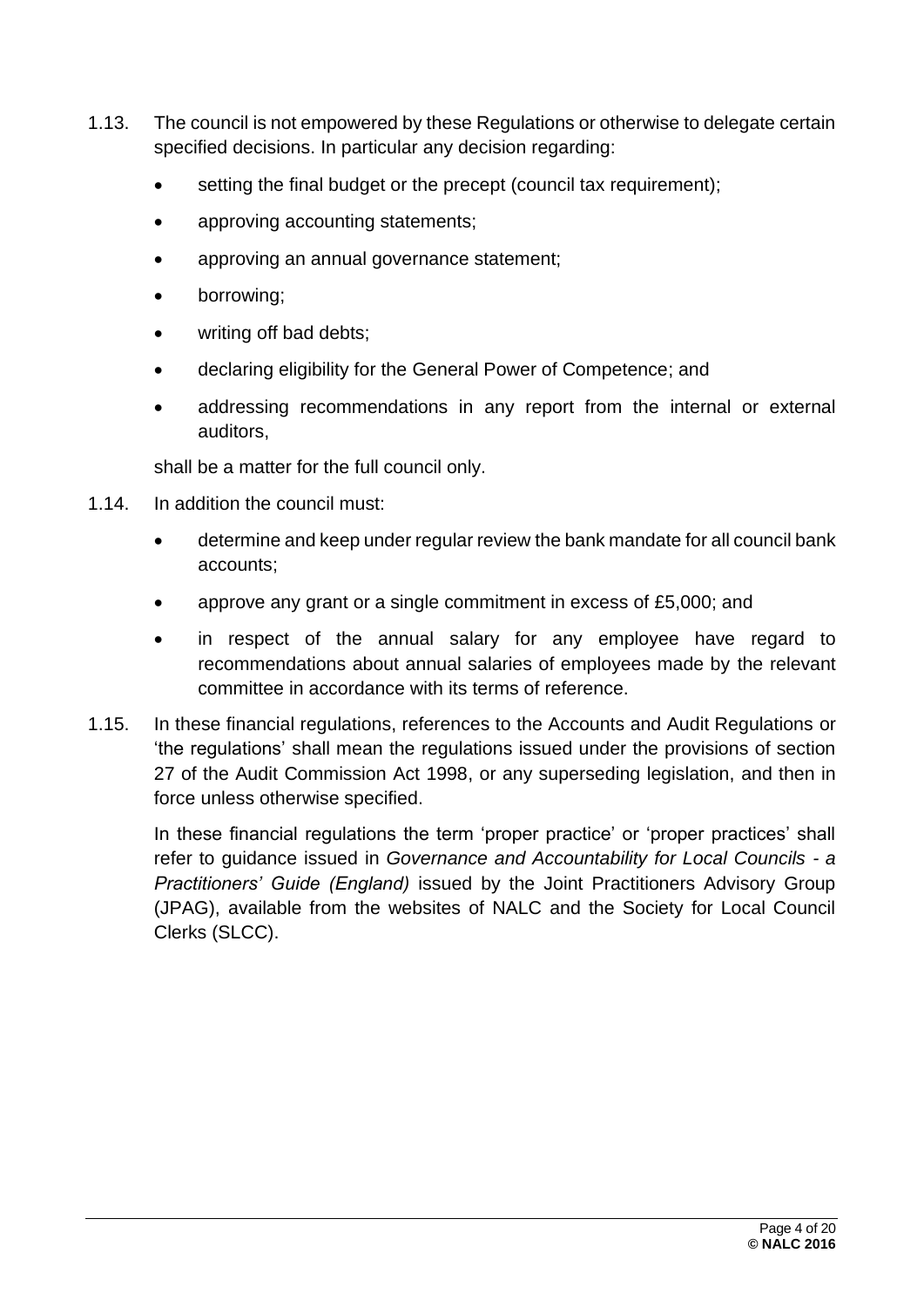# **2. ACCOUNTING AND AUDIT (INTERNAL AND EXTERNAL)**

- 2.1. All accounting procedures and financial records of the council shall be determined by the RFO in accordance with the Accounts and Audit Regulations, appropriate guidance and proper practices.
- 2.2. On a regular basis, at least once in each quarter, and at each financial year end, a member other than the Chairman shall be appointed to verify bank reconciliations (for all accounts) produced by the RFO. The member shall sign the reconciliations and the original bank statements (or similar document) as evidence of verification. This activity shall on conclusion be reported, including any exceptions, to and noted by the council/Finance Committee.
- 2.3. The RFO shall complete the annual statement of accounts, annual report, and any related documents of the council contained in the Annual Return (as specified in proper practices) as soon as practicable after the end of the financial year and having certified the accounts shall submit them and report thereon to the council within the timescales set by the Accounts and Audit Regulations.
- 2.4. The council shall ensure that there is an adequate and effective system of internal audit of its accounting records, and of its system of internal control in accordance with proper practices. Any officer or member of the council shall make available such documents and records as appear to the council to be necessary for the purpose of the audit and shall, as directed by the council, supply the RFO, internal auditor, or external auditor with such information and explanation as the council considers necessary for that purpose.
- 2.5. The internal auditor shall be appointed by and shall carry out the work in relation to internal controls required by the council in accordance with proper practices.
- 2.6. The internal auditor shall:
	- be competent and independent of the financial operations of the council;
	- report to council in writing, or in person, on a regular basis with a minimum of one annual written report during each financial year;
	- to demonstrate competence, objectivity and independence, be free from any actual or perceived conflicts of interest, including those arising from family relationships; and
	- have no involvement in the financial decision making, management or control of the council.
- 2.7. Internal or external auditors may not under any circumstances:
	- perform any operational duties for the council;
	- initiate or approve accounting transactions; or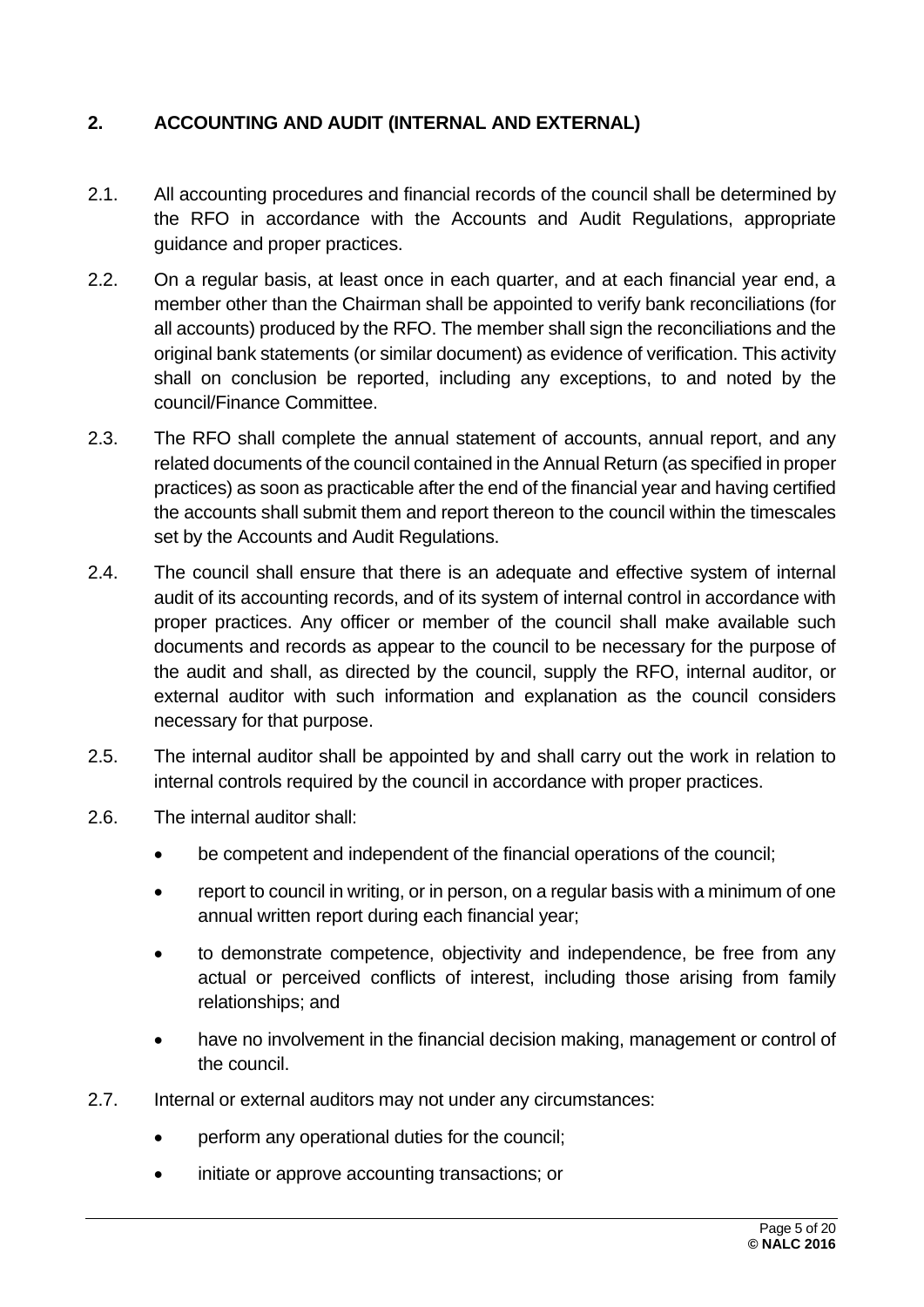- direct the activities of any council employee, except to the extent that such employees have been appropriately assigned to assist the internal auditor.
- 2.8. For the avoidance of doubt, in relation to internal audit the terms 'independent' and 'independence' shall have the same meaning as is described in proper practices.
- 2.9. The RFO shall make arrangements for the exercise of electors' rights in relation to the accounts including the opportunity to inspect the accounts, books, and vouchers and display or publish any notices and statements of account required by Audit Commission Act 1998, or any superseding legislation, and the Accounts and Audit Regulations.
- 2.10. The RFO shall, without undue delay, bring to the attention of all councillors any correspondence or report from internal or external auditors.

#### <span id="page-5-0"></span>**3. ANNUAL ESTIMATES (BUDGET) AND FORWARD PLANNING**

- 3.1. The RFO must each year, by no later than January, prepare detailed estimates of all receipts and payments including the use of reserves and all sources of funding for the following financial year in the form of a budget to be considered by the [relevant committee and thel council.
- 3.2. The council shall consider annual budget proposals in relation to the council's three year forecast of revenue and capital receipts and payments including recommendations for the use of reserves and sources of funding and update the forecast accordingly.
- 3.3. The council shall fix the precept (council tax requirement), and relevant basic amount of council tax to be levied for the ensuing financial year not later than by the end of January each year. The RFO shall issue the precept to the billing authority and shall supply each member with a copy of the approved annual budget.
- <span id="page-5-1"></span>3.4. The approved annual budget shall form the basis of financial control for the ensuing year.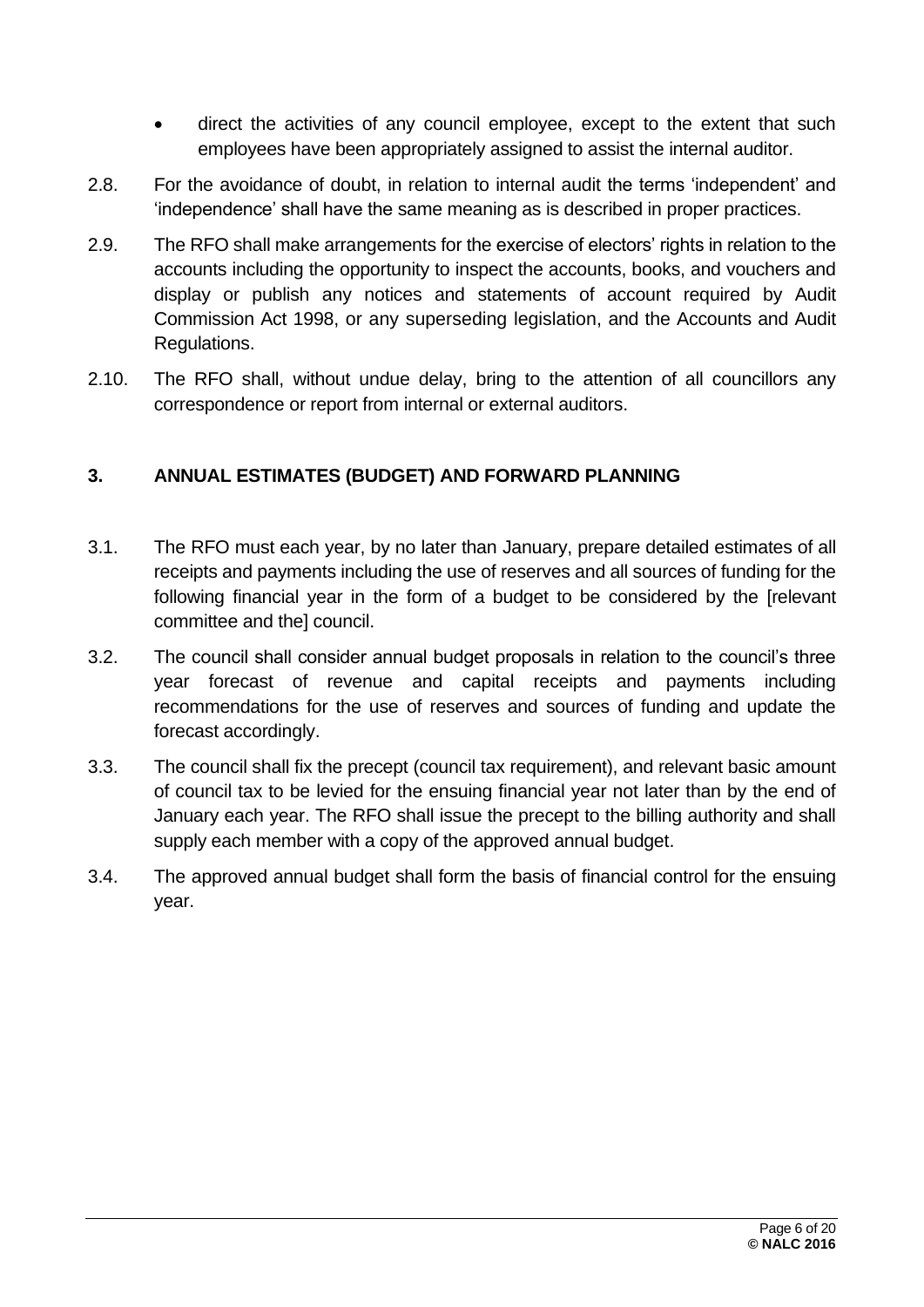# **4. BUDGETARY CONTROL AND AUTHORITY TO SPEND**

- 4.1. Expenditure on revenue items may be authorised up to the amounts included for that class of expenditure in the approved budget. This authority is to be determined by:
	- the council for all items over [£5,000];
	- a duly delegated committee of the council for items over [£500]; or
	- the Clerk, in conjunction with Chairman of Council or Chairman of the appropriate committee, for any items below [£500].

Such authority is to be evidenced by a minute or by an authorisation slip duly signed by the Clerk, and where necessary also by the appropriate Chairman.

Contracts may not be disaggregated to avoid controls imposed by these regulations.

- 4.2. No expenditure may be authorised that will exceed the amount provided in the revenue budget for that class of expenditure other than by resolution of the council, or duly delegated committee. During the budget year and with the approval of council having considered fully the implications for public services, unspent and available amounts may be moved to other budget headings or to an earmarked reserve as appropriate ('virement').
- 4.3. Unspent provisions in the revenue or capital budgets for completed projects shall not be carried forward to a subsequent year.
- 4.4. The salary budgets are to be reviewed at least annually in January for the following financial year and such review shall be evidenced by a hard copy schedule signed by the Clerk and the Chairman of Council or relevant committee. The RFO will inform committees of any changes impacting on their budget requirement for the coming year in good time.
- 4.5. In cases of extreme risk to the delivery of council services, the clerk may authorise revenue expenditure on behalf of the council which in the clerk's judgement it is necessary to carry out. Such expenditure includes repair, replacement or other work, whether or not there is any budgetary provision for the expenditure, subject to a limit of £500. The Clerk shall report such action to the chairman as soon as possible and to the council as soon as practicable thereafter.
- 4.6. No expenditure shall be authorised in relation to any capital project and no contract entered into or tender accepted involving capital expenditure unless the council is satisfied that the necessary funds are available and the requisite borrowing approval has been obtained.
- 4.7. All capital works shall be administered in accordance with the council's standing orders and financial regulations relating to contracts.
- 4.8. The RFO shall regularly provide the council with a statement of receipts and payments to date under each head of the budgets, comparing actual expenditure to the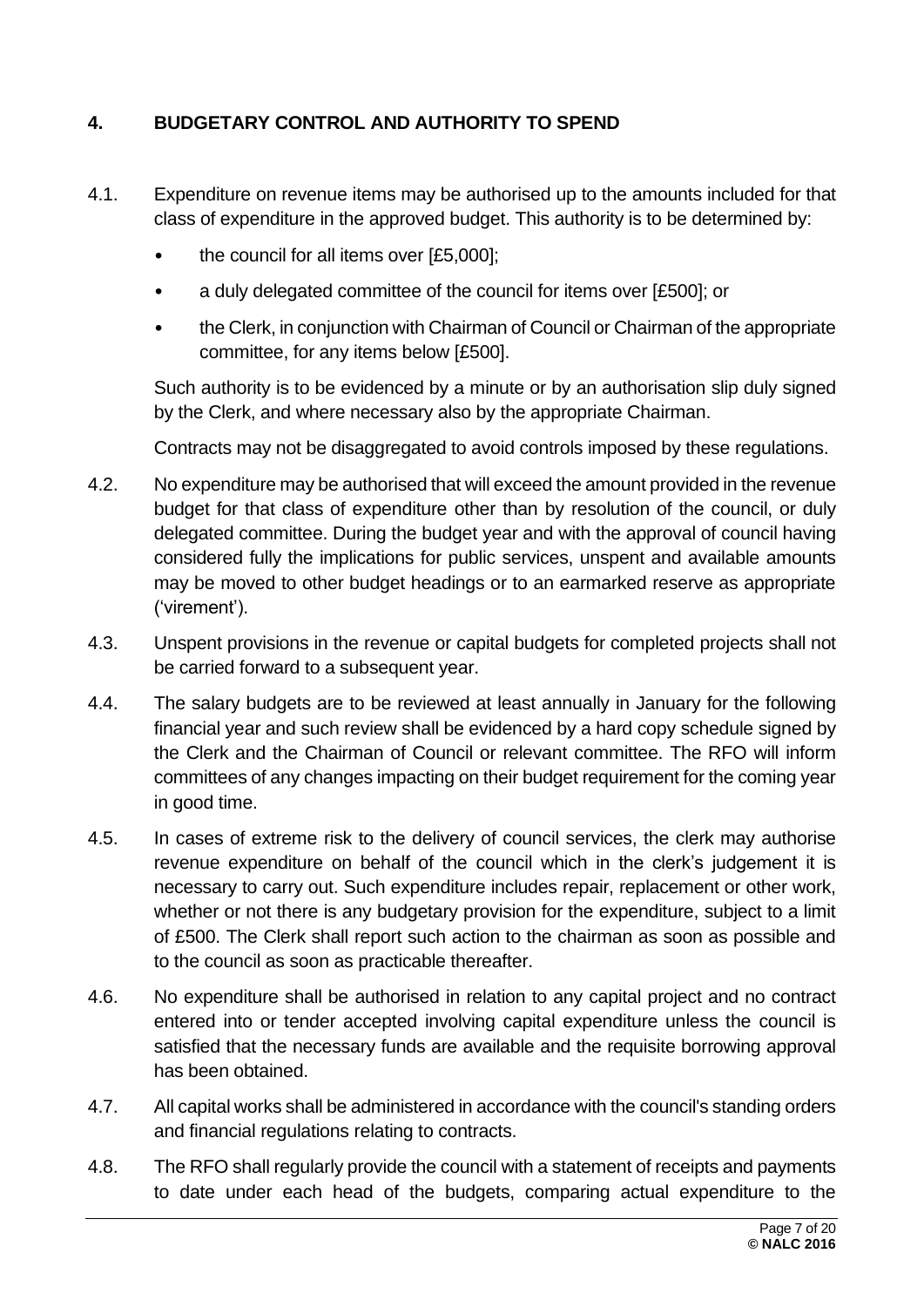appropriate date against that planned as shown in the budget. These statements are to be prepared at least at the end of each financial quarter and shall show explanations of material variances. For this purpose "material" shall be in excess of £100 or 15% of the budget.

4.9. Changes in earmarked reserves shall be approved by council as part of the budgetary control process.

# <span id="page-7-0"></span>**5. BANKING ARRANGEMENTS AND AUTHORISATION OF PAYMENTS**

- 5.1. The council's banking arrangements, including the bank mandate, shall be made by the RFO and approved by the council; banking arrangements may not be delegated to a committee. They shall be regularly reviewed for safety and efficiency
- 5.2. The RFO shall prepare a schedule of payments requiring authorisation, forming part of the Agenda for the Meeting and, together with the relevant invoices, present the schedule to council or Finance Committee. The council or committee shall review the schedule for compliance and, having satisfied itself shall authorise payment by a resolution of the council. The approved schedule shall be ruled off and initialled by the Chairman of the Meeting. A detailed list of all payments shall be disclosed within or as an attachment to the minutes of the meeting at which payment was authorised. Personal payments (including salaries, wages, expenses and any payment made in relation to the termination of a contract of employment) may be summarised to remove public access to any personal information.
- 5.3. All invoices for payment shall be examined, verified and certified by the RFO to confirm that the work, goods or services to which each invoice relates has been received, carried out, examined and represents expenditure previously approved by the council.
- 5.4. The RFO shall examine invoices for arithmetical accuracy and analyse them to the appropriate expenditure heading. The RFO shall take all steps to pay all invoices submitted, and which are in order, at the next available council meeting.
- 5.5. The Clerk and RFO shall have delegated authority to authorise the payment of items only in the following circumstances:
	- a) If a payment is necessary to avoid a charge to interest under the Late Payment of Commercial Debts (Interest) Act 1998, and the due date for payment is before the next scheduled Meeting of council, where the Clerk and RFO certify that there is no dispute or other reason to delay payment, provided that a list of such payments shall be submitted to the next appropriate meeting of council [or finance committee];
	- b) An expenditure item authorised under 5.6 below (continuing contracts and obligations) provided that a list of such payments shall be submitted to the next appropriate meeting of council or finance committee; or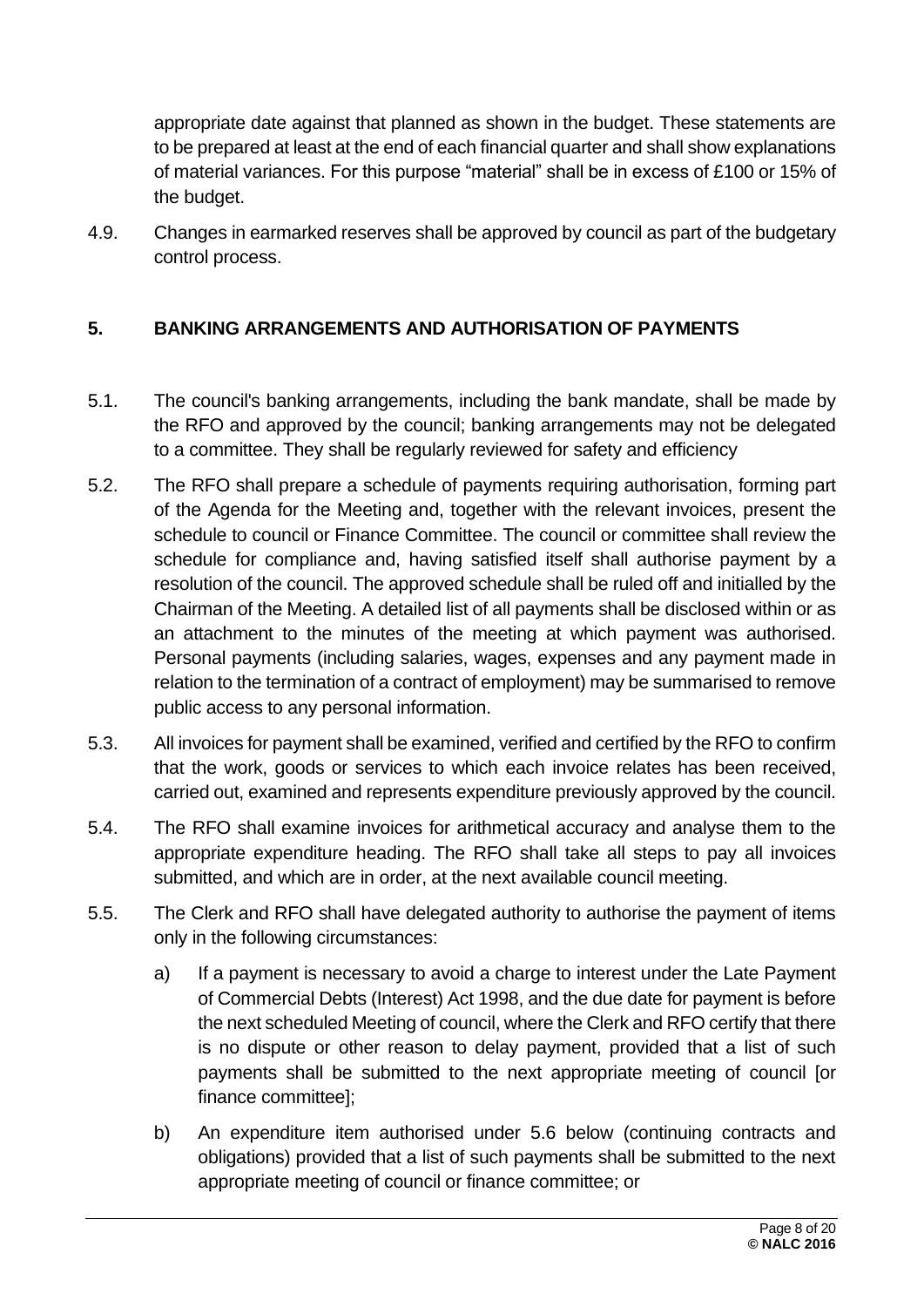- c) fund transfers within the councils banking arrangements up to the sum of £10,000, provided that a list of such payments shall be submitted to the next appropriate meeting of council [or finance committee].
- 5.6. For each financial year the Clerk and RFO shall draw up a list of due payments which arise on a regular basis as the result of a continuing contract, statutory duty, or obligation (such as but not exclusively) Salaries, PAYE and NI, Superannuation Fund and regular maintenance contracts and the like for which council ,or a duly authorised committee, may authorise payment for the year provided that the requirements of regulation 4.1 (Budgetary Controls) are adhered to, provided also that a list of such payments shall be submitted to the next appropriate meeting of council or Finance **Committee.**
- 5.7. A record of regular payments made under 5.6 above shall be drawn up and be signed by two members on each and every occasion when payment is authorised - thus controlling the risk of duplicated payments being authorised and / or made.
- 5.8. In respect of grants a duly authorised committee shall approve expenditure within any limits set by council and in accordance with any policy statement approved by council. Any Revenue or Capital Grant in excess of £5,000 shall before payment, be subject to ratification by resolution of the council.
- 5.9. Members are subject to the Code of Conduct that has been adopted by the council and shall comply with the Code and Standing Orders when a decision to authorise or instruct payment is made in respect of a matter in which they have a disclosable pecuniary or other interest, unless a dispensation has been granted.
- 5.10. The council will aim to rotate the duties of members in these Regulations so that onerous duties are shared out as evenly as possible over time.
- 5.11. Any changes in the recorded details of suppliers, such as bank account records, shall be approved in writing by a Member.

# <span id="page-8-0"></span>**6. INSTRUCTIONS FOR THE MAKING OF PAYMENTS**

- 6.1. The council will make safe and efficient arrangements for the making of its payments.
- 6.2. Following authorisation under Financial Regulation 5 above, the council, a duly delegated committee or, if so delegated, the Clerk or RFO shall give instruction that a payment shall be made.
- 6.3. All payments shall be effected by cheque or other instructions to the council's bankers, or otherwise, in accordance with a resolution of council or duly delegated committee.
- 6.4. Cheques or orders for payment drawn on the bank account in accordance with the schedule as presented to council or committee shall be signed by two members of council in accordance with a resolution instructing that payment. A member who is a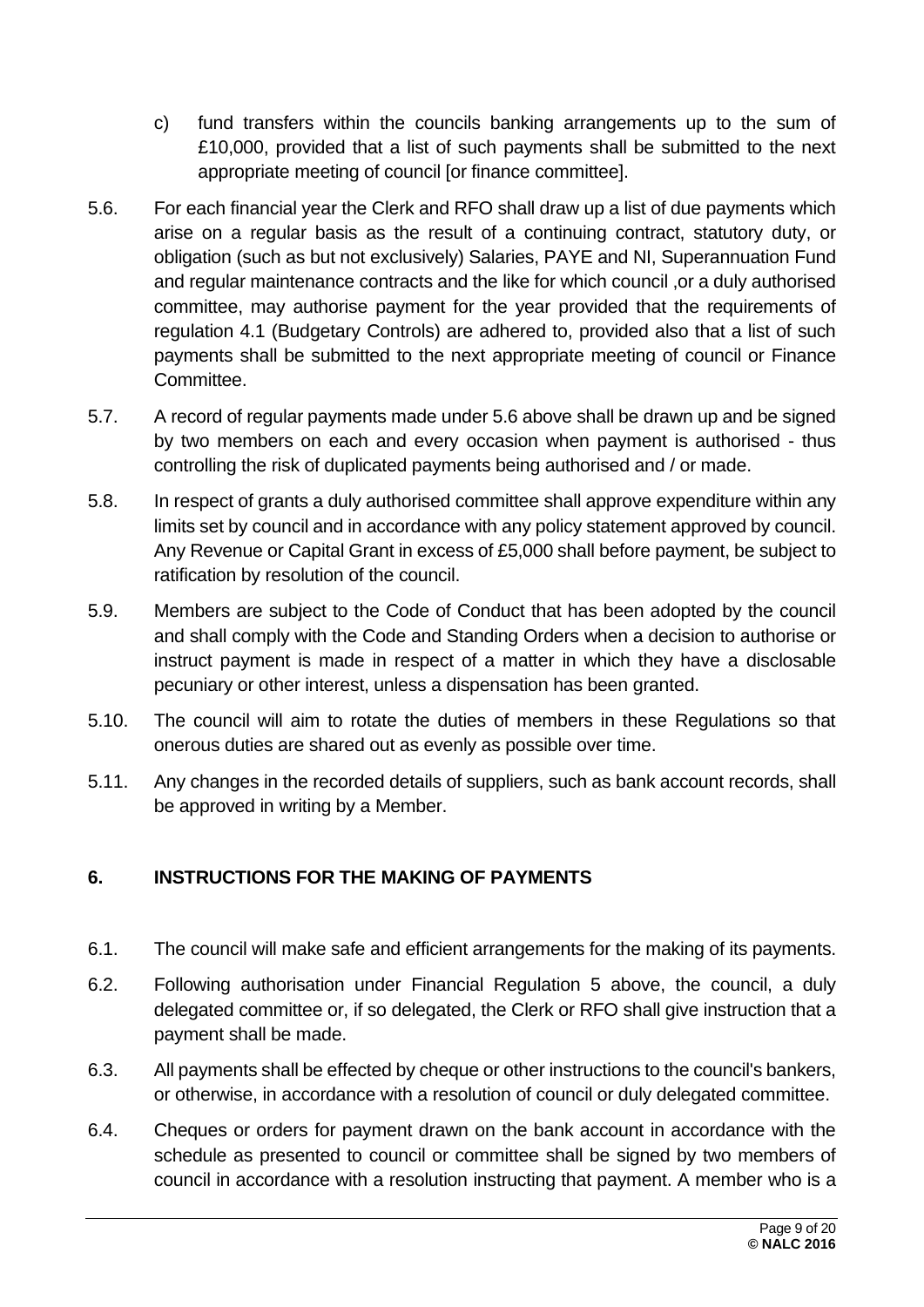bank signatory, having a connection by virtue of family or business relationships with the beneficiary of a payment, should not, under normal circumstances, be a signatory to the payment in question.

- 6.5. If thought appropriate by the council, payment for utility supplies (energy, telephone and water) and any National Non-Domestic Rates may be made by variable direct debit provided that the instructions are signed by two members and any payments are reported to council as made. The approval of the use of a variable direct debit shall be renewed by resolution of the council at least every two years.
- 6.6. If thought appropriate by the council, payment for certain items (principally salaries) may be made by banker's standing order provided that the instructions are signed, or otherwise evidenced by two members are retained and any payments are reported to council as made. The approval of the use of a banker's standing order shall be renewed by resolution of the council at least every two years.
- 6.7. If thought appropriate by the council, payment for certain items may be made by BACS or CHAPS methods provided that the instructions for each payment are signed, or otherwise evidenced, by two authorised bank signatories, are retained and any payments are reported to council as made. The approval of the use of BACS or CHAPS shall be renewed by resolution of the council at least every two years.
- 6.8. If thought appropriate by the council payment for certain items may be made by internet banking transfer provided evidence is retained showing which members approved the payment.
- 6.9. Where a computer requires use of a personal identification number (PIN) or other password(s), for access to the council's records on that computer, a note shall be made of the PIN and Passwords and shall be handed to and retained by the Chairman of Council in a sealed dated envelope. This envelope may not be opened other than in the presence of two other councillors. After the envelope has been opened, in any circumstances, the PIN and / or passwords shall be changed as soon as practicable. The fact that the sealed envelope has been opened, in whatever circumstances, shall be reported to all members immediately and formally to the next available meeting of the council. This will not be required for a member's personal computer used only for remote authorisation of bank payments.
- 6.10. No employee or councillor shall disclose any PIN or password, relevant to the working of the council or its bank accounts, to any person not authorised in writing by the council or a duly delegated committee.
- 6.11. Regular back-up copies of the records on any computer shall be made and shall be stored securely away from the computer in question, and preferably off site.
- 6.12. The council, and any members using computers for the council's financial business, shall ensure that anti-virus, anti-spyware and firewall software with automatic updates, together with a high level of security, is used.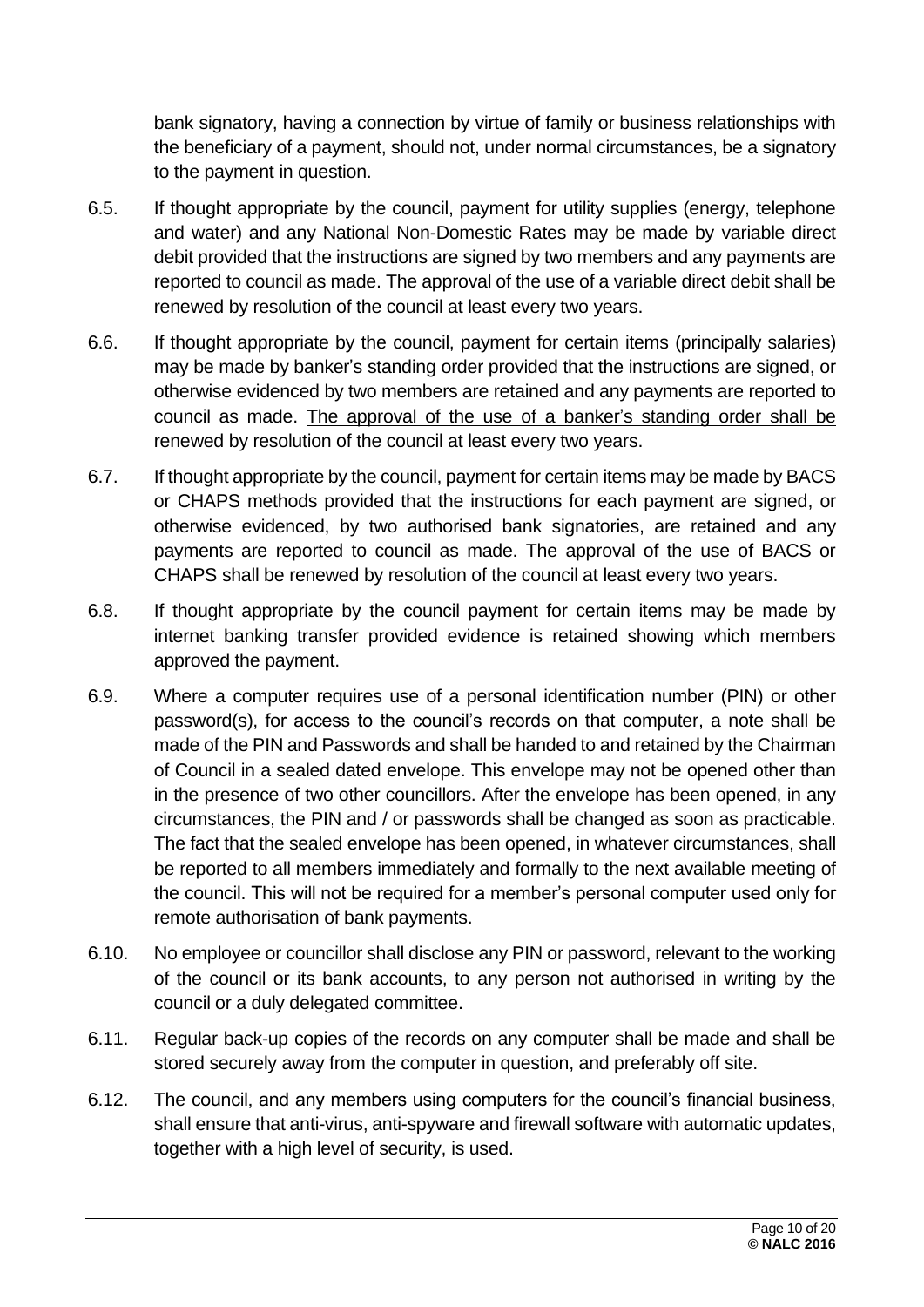- 6.13. Where internet banking arrangements are made with any bank, the RFO shall be appointed as the Service Administrator. The bank mandate approved by the council shall identify a number of councillors who will be authorised to approve transactions on those accounts. The bank mandate will state clearly the amounts of payments that can be instructed by the use of the Service Administrator alone, or by the Service Administrator with a stated number of approvals.
- 6.14. Access to any internet banking accounts will be directly to the access page (which may be saved under "favourites"), and not through a search engine or e-mail link. Remembered or saved passwords facilities must not be used on any computer used for council banking work. Breach of this Regulation will be treated as a very serious matter under these regulations.
- 6.15. Changes to account details for suppliers, which are used for internet banking may only be changed on written hard copy notification by the supplier and supported by hard copy authority for change signed by two members. A programme of regular checks of standing data with suppliers will be followed.
- 6.16. Any Debit Card issued for use will be specifically restricted to the Clerk and RFO and will also be restricted to a single transaction maximum value of £500 unless authorised by council or finance committee in writing before any order is placed.
- 6.17. A pre-paid debit card may be issued to employees with varying limits. These limits will be set by the council Finance Committee. Transactions and purchases made will be reported to the council or relevant committee and authority for topping-up shall be at the discretion of the council or relevant committee.
- 6.18. Any corporate credit card or trade card account opened by the council will be specifically restricted to use by the Clerk and shall be subject to automatic payment in full at each month-end. Personal credit or debit cards of members or staff shall not be used under any circumstances.
- 6.19. The council will not maintain any form of cash float. All cash received must be banked intact. Any payments made in cash by the Clerk or RFO (for example for postage or minor stationery items) shall be refunded on a regular basis, at least quarterly.

### <span id="page-10-0"></span>**7. PAYMENT OF SALARIES**

- 7.1. As an employer, the council shall make arrangements to meet fully the statutory requirements placed on all employers by PAYE and National Insurance legislation. The payment of all salaries shall be made in accordance with payroll records and the rules of PAYE and National Insurance currently operating, and salary rates shall be as agreed by council, or duly delegated committee.
- 7.2. Payment of salaries and payment of deductions from salary such as may be required to be made for tax, national insurance and pension contributions, or similar statutory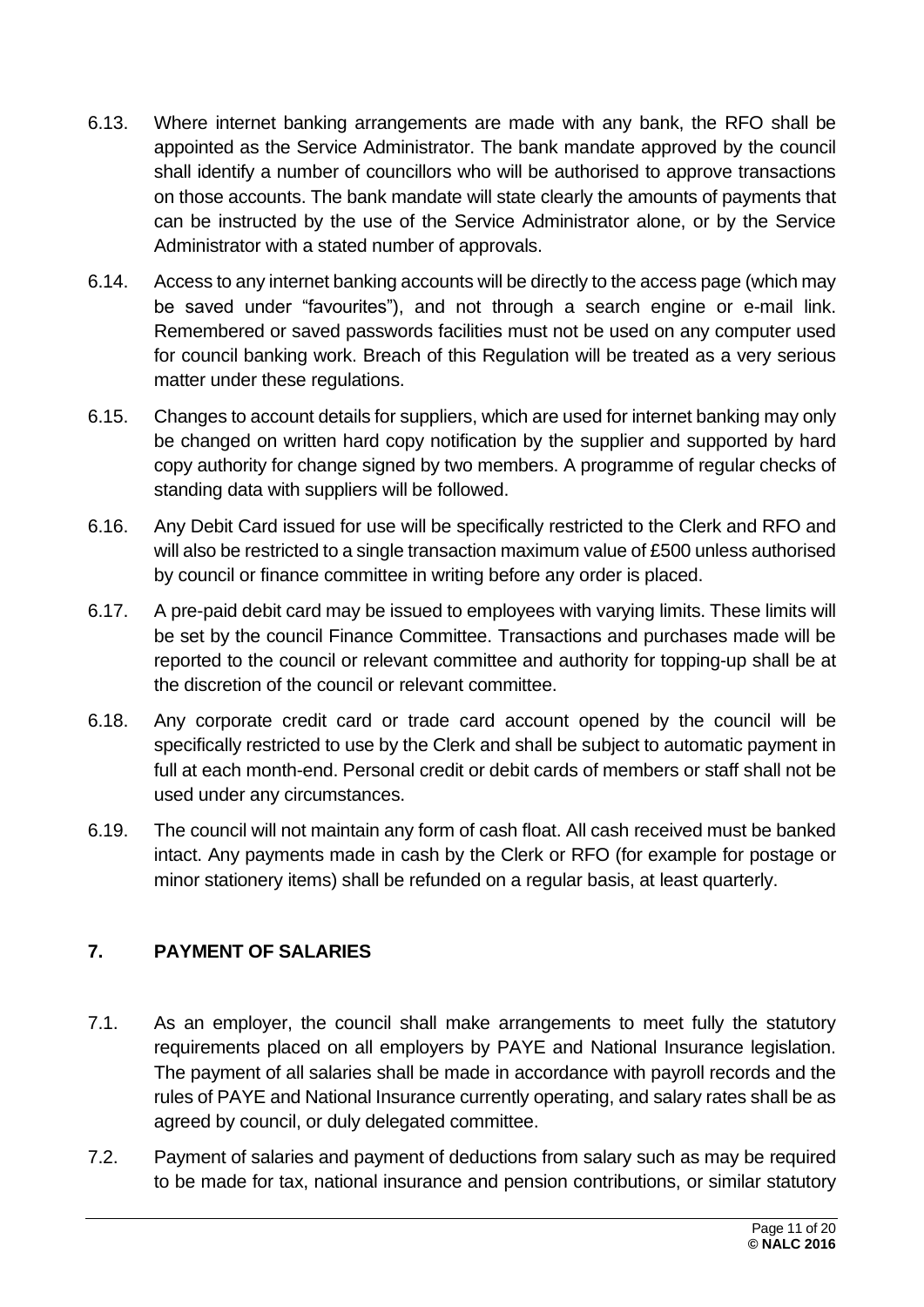or discretionary deductions must be made in accordance with the payroll records and on the appropriate dates stipulated in employment contracts, provided that each payment is reported to the next available council meeting, as set out in these regulations above.

- 7.3. No changes shall be made to any employee's pay, emoluments, or terms and conditions of employment without the prior consent of the council or relevant committee.
- 7.4. Each and every payment to employees of net salary and to the appropriate creditor of the statutory and discretionary deductions shall be recorded in a separate confidential record (confidential cash book or redacted cash book). This confidential record is not open to inspection or review (under the Freedom of Information Act 2000 or otherwise) other than:
	- a) by any councillor who can demonstrate a need to know;
	- b) by the internal auditor;
	- c) by the external auditor; or
	- d) by any person authorised under Audit Commission Act 1998, or any superseding legislation.
- 7.5. The total of such payments in each calendar month shall be reported with all other payments as made as may be required under these Financial Regulations, to ensure that only payments due for the period have actually been paid.
- 7.6. An effective system of personal performance management should be maintained for the senior officers.
- 7.7. Any termination payments shall be supported by a clear business case and reported to the council. Termination payments shall only be authorised by council.
- 7.8. Before employing interim staff the council must consider a full business case.

# <span id="page-11-0"></span>**8. LOANS AND INVESTMENTS**

- 8.1. All borrowings shall be effected in the name of the council, after obtaining any necessary borrowing approval. Any application for borrowing approval shall be approved by Council as to terms and purpose. The application for borrowing approval, and subsequent arrangements for the loan shall only be approved by full council.
- 8.2. Any financial arrangement which does not require formal borrowing approval from the Secretary of State/Welsh Assembly Government (such as Hire Purchase or Leasing of tangible assets) shall be subject to approval by the full council. In each case a report in writing shall be provided to council in respect of value for money for the proposed transaction.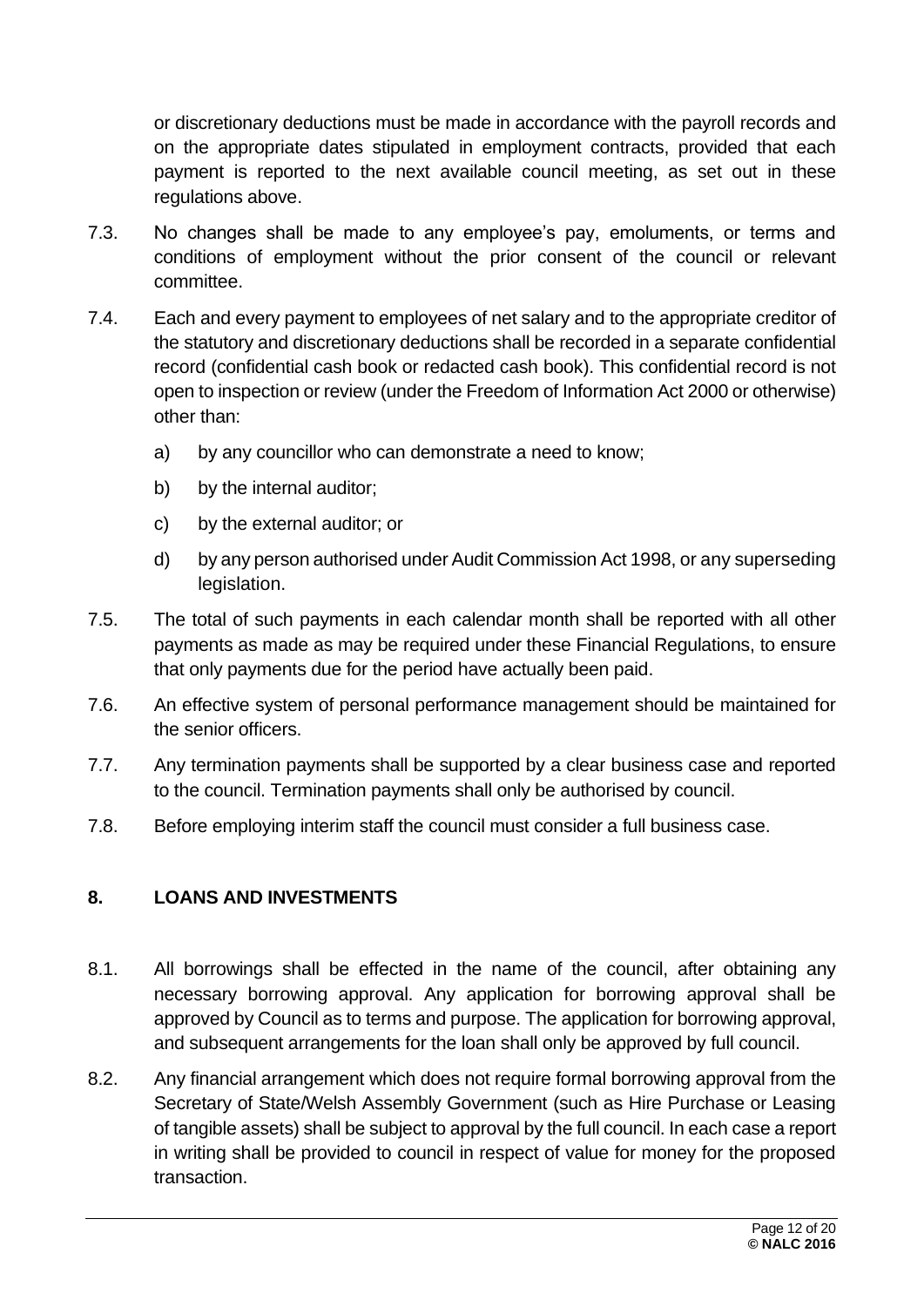- 8.3. The council will arrange with the council's banks and investment providers for the sending of a copy of each statement of account to the Chairman of the council at the same time as one is issued to the Clerk or RFO.
- 8.4. All loans and investments shall be negotiated in the name of the council and shall be for a set period in accordance with council policy.
- 8.5. The council shall consider the need for an Investment Strategy and Policy which, if drawn up, shall be in accordance with relevant regulations, proper practices and guidance. Any Strategy and Policy shall be reviewed by the council at least annually.
- 8.6. All investments of money under the control of the council shall be in the name of the council.
- 8.7. All investment certificates and other documents relating thereto shall be retained in the custody of the RFO.
- 8.8. Payments in respect of short term or long term investments, including transfers between bank accounts held in the same bank, or branch, shall be made in accordance with Regulation 5 (Authorisation of payments) and Regulation 6 (Instructions for payments).

#### <span id="page-12-0"></span>**9. INCOME**

- 9.1. The collection of all sums due to the council shall be the responsibility of and under the supervision of the RFO.
- 9.2. Particulars of all charges to be made for work done, services rendered or goods supplied shall be agreed annually by the council, notified to the RFO and the RFO shall be responsible for the collection of all accounts due to the council.
- 9.3. The council will review all fees and charges at least annually, following a report of the Clerk.
- 9.4. Any sums found to be irrecoverable and any bad debts shall be reported to the council and shall be written off in the year.
- 9.5. All sums received on behalf of the council shall be banked intact as directed by the RFO. In all cases, all receipts shall be deposited with the council's bankers with such frequency as the RFO considers necessary.
- 9.6. The origin of each receipt shall be entered on the paying-in slip.
- 9.7. Personal cheques shall not be cashed out of money held on behalf of the council.
- 9.8. The RFO shall promptly complete any VAT Return that is required. Any repayment claim due in accordance with VAT Act 1994 section 33 shall be made at least annually coinciding with the financial year end.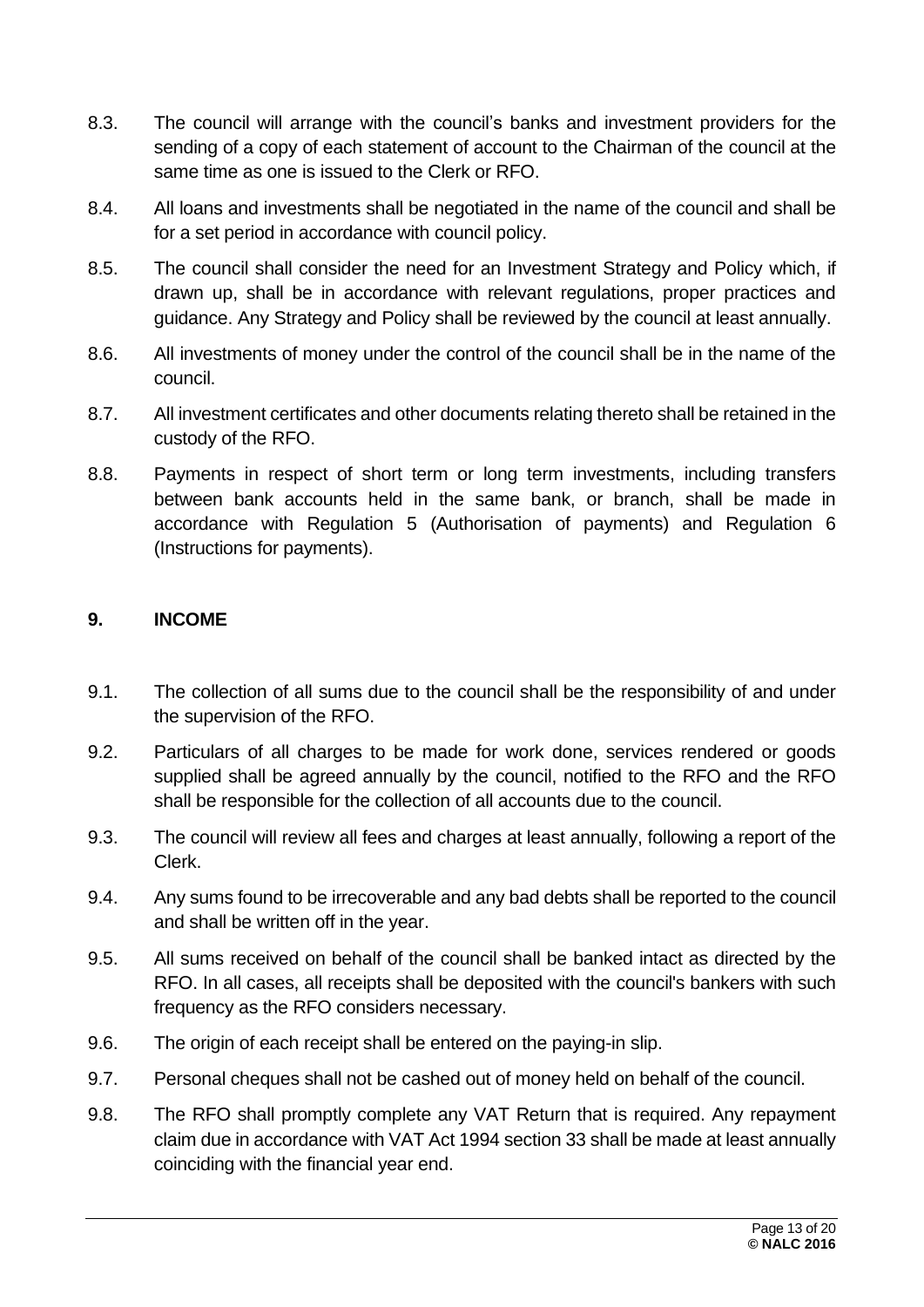- 9.9. Where any significant sums of cash are regularly received by the council, the RFO shall take such steps as are agreed by the council to ensure that more than one person is present when the cash is counted in the first instance, that there is a reconciliation to some form of control such as ticket issues, and that appropriate care is taken in the security and safety of individuals banking such cash.
- 9.10. Any income arising which is the property of a charitable trust shall be paid into a charitable bank account. Instructions for the payment of funds due from the charitable trust to the council (to meet expenditure already incurred by the authority) will be given by the Managing Trustees of the charity meeting separately from any council meeting (see also Regulation 16 below).

### <span id="page-13-0"></span>**10. ORDERS FOR WORK, GOODS AND SERVICES**

- 10.1. An official order or letter shall be issued for all work, goods and services unless a formal contract is to be prepared or an official order would be inappropriate. Copies of orders shall be retained.
- 10.2. Order books shall be controlled by the RFO.
- 10.3. All members and officers are responsible for obtaining value for money at all times. An officer issuing an official order shall ensure as far as reasonable and practicable that the best available terms are obtained in respect of each transaction, usually by obtaining three or more quotations or estimates from appropriate suppliers, subject to any *de minimis* provisions in Regulation 11.1 below.
- 10.4. A member may not issue an official order or make any contract on behalf of the council.
- 10.5. The RFO shall verify the lawful nature of any proposed purchase before the issue of any order, and in the case of new or infrequent purchases or payments, the RFO shall ensure that the statutory authority shall be reported to the meeting at which the order is approved so that the minutes can record the power being used.

### <span id="page-13-1"></span>**11. CONTRACTS**

- 11.1. Procedures as to contracts are laid down as follows:
	- a. Every contract shall comply with these financial regulations, and no exceptions shall be made otherwise than in an emergency provided that this regulation need not apply to contracts which relate to items (i) to (vi) below:
		- i. for the supply of gas, electricity, water, sewerage and telephone services;
		- ii. for specialist services such as are provided by solicitors, accountants, surveyors and planning consultants;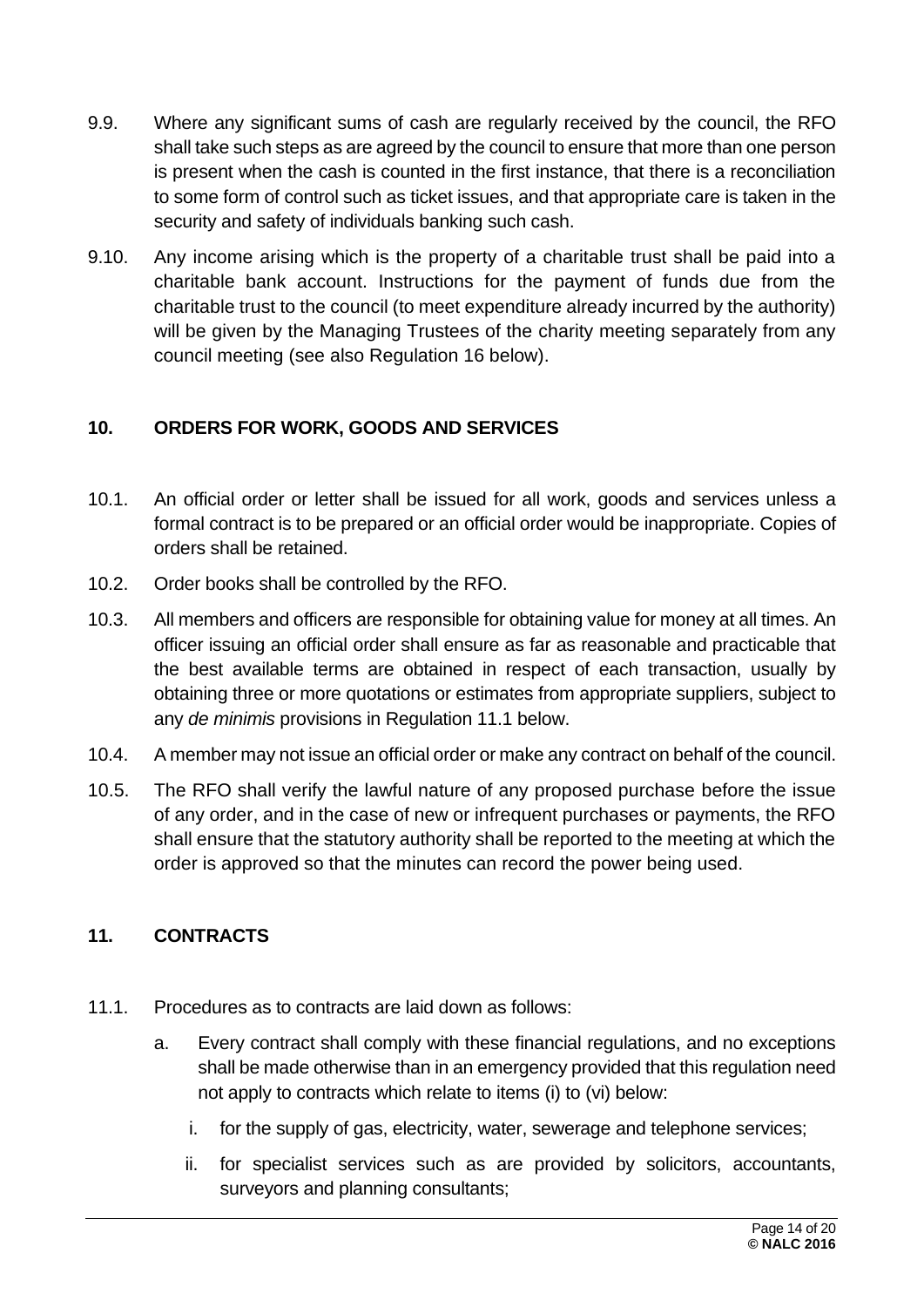- iii. for work to be executed or goods or materials to be supplied which consist of repairs to or parts for existing machinery or equipment or plant;
- iv. for work to be executed or goods or materials to be supplied which constitute an extension of an existing contract by the council;
- v. for additional audit work of the external auditor up to an estimated value of £500 (in excess of this sum the Clerk and RFO shall act after consultation with the Chairman and Vice Chairman of council); and
- vi. for goods or materials proposed to be purchased which are proprietary articles and / or are only sold at a fixed price.
- b. Where the council intends to procure or award a public supply contract, public service contract or public works contract as defined by The Public Contracts Regulations 2015 ("the Regulations") which is valued at £25,000 or more, the council shall comply with the relevant requirements of the Regulations<sup>1</sup>.
- c. The full requirements of The Regulations, as applicable, shall be followed in respect of the tendering and award of a public supply contract, public service contract or public works contractwhich exceed thresholds in The Regulations set by the Public Contracts Directive 2014/24/EU (which may change from time to time)<sup>2</sup>.
- d. When applications are made to waive financial regulations relating to contracts to enable a price to be negotiated without competition the reason shall be embodied in a recommendation to the council.
- e. Such invitation to tender shall state the general nature of the intended contract and the Clerk shall obtain the necessary technical assistance to prepare a specification in appropriate cases. The invitation shall in addition state that tenders must be addressed to the Clerk in the ordinary course of post. Each tendering firm shall be supplied with a specifically marked envelope in which the tender is to be sealed and remain sealed until the prescribed date for opening tenders for that contract.
- f. All sealed tenders shall be opened at the same time on the prescribed date by the Clerk in the presence of at least one member of council.
- g. Any invitation to tender issued under this regulation shall be subject to Standing Orders 18d and shall refer to the terms of the Bribery Act 2010.
- h. When it is to enter into a contract of less than £25,000 in value for the supply of goods or materials or for the execution of works or specialist services other than such goods, materials, works or specialist services as are excepted as set out in

<sup>1</sup> The Regulations require councils to use the Contracts Finder website to advertise contract opportunities,

set out the procedures to be followed in awarding new contracts and to publicise the award of new contracts <sup>2</sup> Thresholds currently applicable are:

a. For public supply and public service contracts 209,000 Euros (£164,176)

b. For public works contracts 5,225,000 Euros (£4,104,394)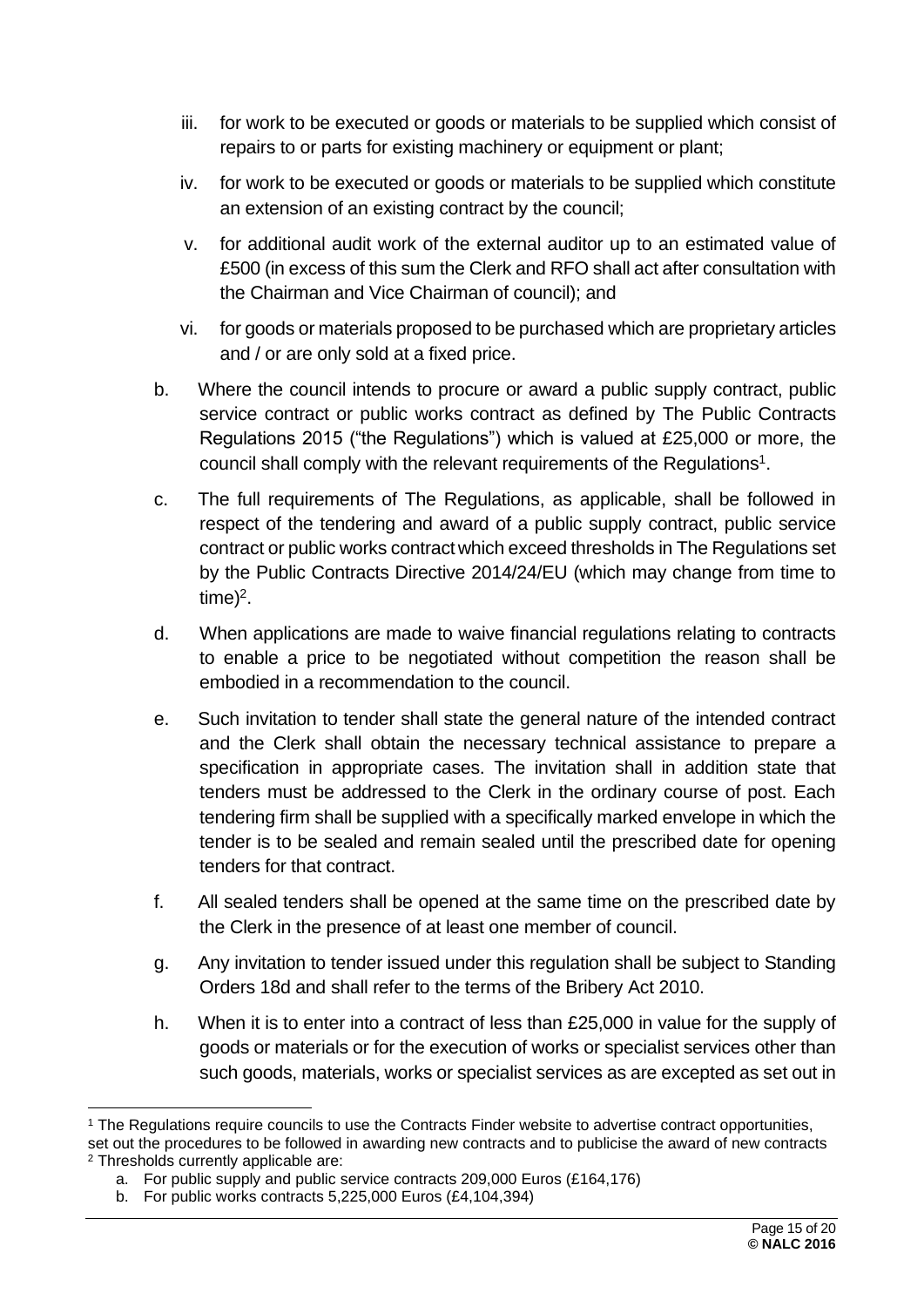paragraph (a) the Clerk or RFO shall obtain 3 quotations (priced descriptions of the proposed supply); where the value is below £3,000 and above £100 the Clerk or RFO shall strive to obtain 3 estimates. Otherwise, Regulation 10.3 above shall apply.

- i. The council shall not be obliged to accept the lowest or any tender, quote or estimate.
- j. Should it occur that the council, or duly delegated committee, does not accept any tender, quote or estimate, the work is not allocated and the council requires further pricing, provided that the specification does not change, no person shall be permitted to submit a later tender, estimate or quote who was present when the original decision making process was being undertaken.

### <span id="page-15-0"></span>**12. PAYMENTS UNDER CONTRACTS FOR BUILDING OR OTHER CONSTRUCTION WORKS (PUBLIC WORKS CONTRACTS)**

- 12.1. Payments on account of the contract sum shall be made within the time specified in the contract by the RFO upon authorised certificates of the architect or other consultants engaged to supervise the contract (subject to any percentage withholding as may be agreed in the particular contract).
- 12.2. Where contracts provide for payment by instalments the RFO shall maintain a record of all such payments. In any case where it is estimated that the total cost of work carried out under a contract, excluding agreed variations, will exceed the contract sum of 5% or more a report shall be submitted to the council.
- 12.3. Any variation to a contract or addition to or omission from a contract must be approved by the council and Clerk to the contractor in writing, the council being informed where the final cost is likely to exceed the financial provision.

### <span id="page-15-1"></span>**13. STORES AND EQUIPMENT**

- 13.1. The officer in charge of each section shall be responsible for the care and custody of stores and equipment in that section.
- 13.2. Delivery notes shall be obtained in respect of all goods received into store or otherwise delivered and goods must be checked as to order and quality at the time delivery is made.
- 13.3. Stocks shall be kept at the minimum levels consistent with operational requirements.
- 13.4. The RFO shall be responsible for periodic checks of stocks and stores at least annually.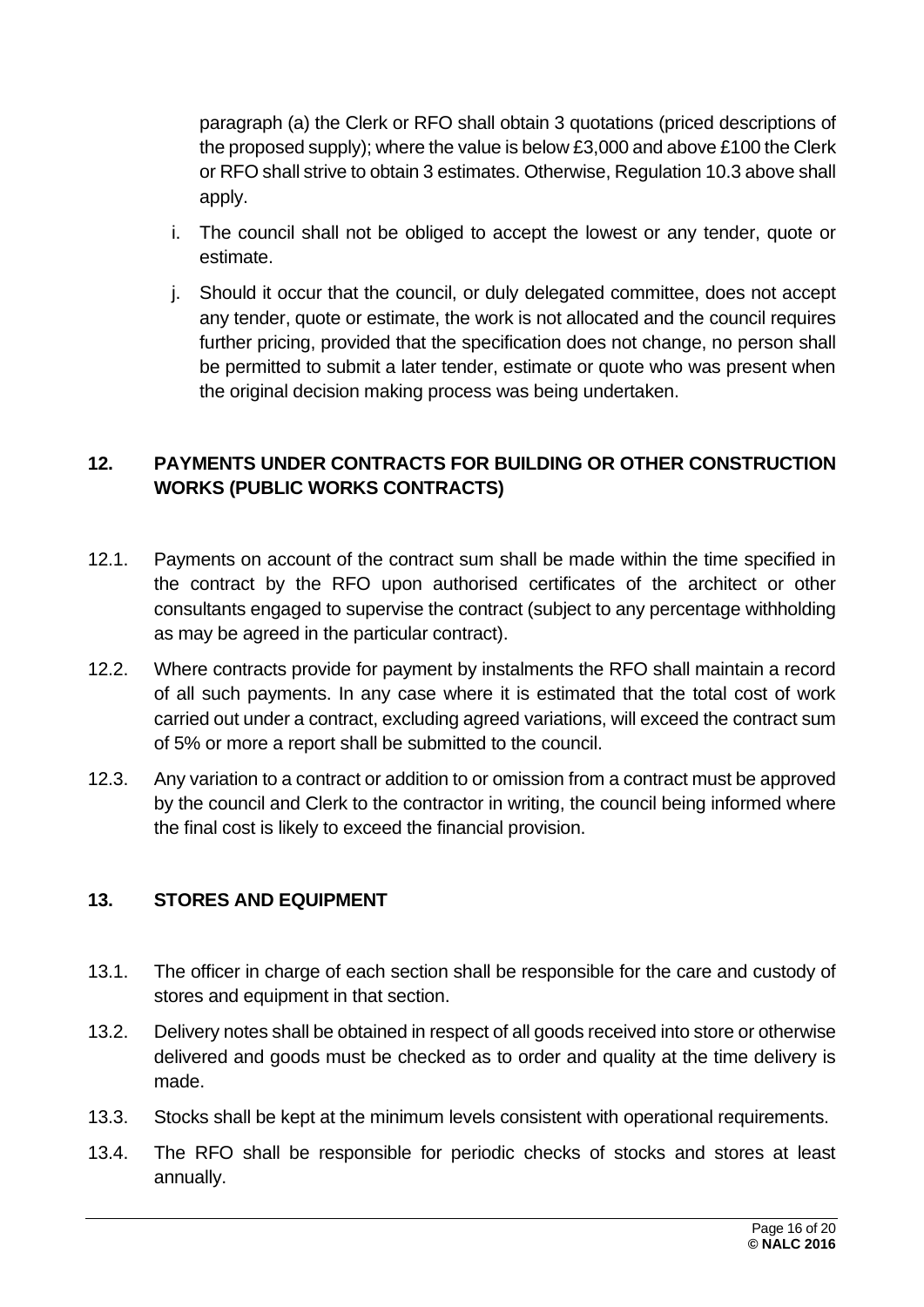### <span id="page-16-0"></span>**14. ASSETS, PROPERTIES AND ESTATES**

- 14.1. The Clerk shall make appropriate arrangements for the custody of all title deeds and Land Registry Certificates of properties held by the council. The RFO shall ensure a record is maintained of all properties held by the council, recording the location, extent, plan, reference, purchase details, nature of the interest, tenancies granted, rents payable and purpose for which held in accordance with Accounts and Audit Regulations.
- 14.2. No tangible moveable property shall be purchased or otherwise acquired, sold, leased or otherwise disposed of, without the authority of the council, together with any other consents required by law, save where the estimated value of any one item of tangible movable property does not exceed £250.
- 14.3. No real property (interests in land) shall be sold, leased or otherwise disposed of without the authority of the council, together with any other consents required by law. In each case a report in writing shall be provided to council in respect of valuation and surveyed condition of the property (including matters such as planning permissions and covenants) together with a proper business case (including an adequate level of consultation with the electorate).
- 14.4. No real property (interests in land) shall be purchased or acquired without the authority of the full council. In each case a report in writing shall be provided to council in respect of valuation and surveyed condition of the property (including matters such as planning permissions and covenants) together with a proper business case (including an adequate level of consultation with the electorate).
- 14.5. Subject only to the limit set in Regulation 14.2 above, no tangible moveable property shall be purchased or acquired without the authority of the full council. In each case a report in writing shall be provided to council with a full business case.
- 14.6. The RFO shall ensure that an appropriate and accurate Register of Assets and Investments is kept up to date. The continued existence of tangible assets shown in the Register shall be verified at least annually, possibly in conjunction with a health and safety inspection of assets.

#### <span id="page-16-1"></span>**15. INSURANCE**

- 15.1. Following the annual risk assessment (per Regulation 17), the RFO shall effect all insurances and negotiate all claims on the council's insurers.
- 15.2. The RFO shall keep a record of all insurances effected by the council and the property and risks covered thereby and annually review it.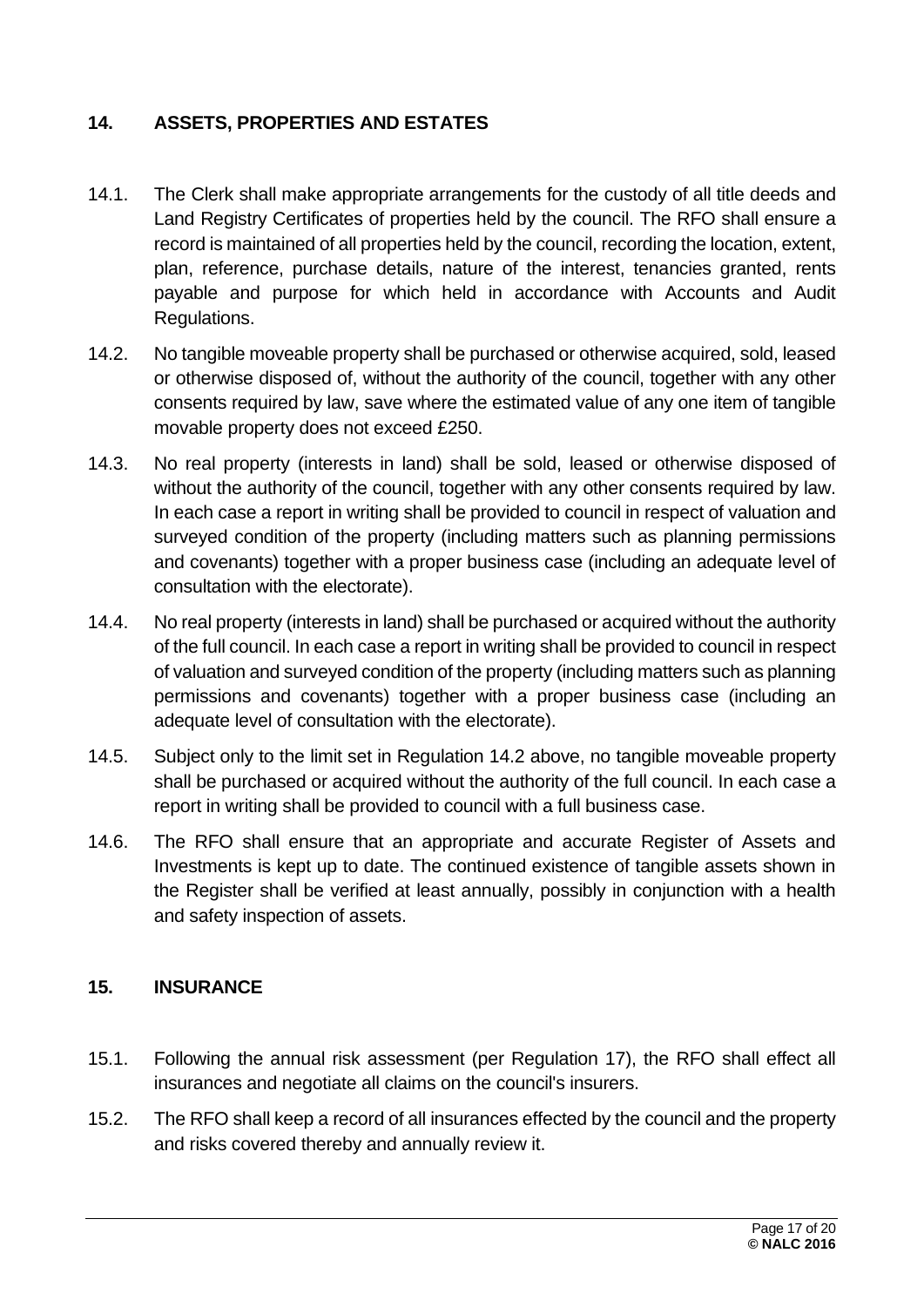- 15.3. The RFO shall be notified of any loss liability or damage or of any event likely to lead to a claim, and shall report these to council at the next available meeting.
- 15.4. All appropriate members and employees of the council shall be included in a suitable form of security or fidelity guarantee insurance which shall cover the maximum risk exposure as determined annually by the council, or duly delegated committee.

### <span id="page-17-0"></span>**16. CHARITIES**

16.1. Where the council is sole managing trustee of a charitable body the Clerk and RFO shall ensure that separate accounts are kept of the funds held on charitable trusts and separate financial reports made in such form as shall be appropriate, in accordance with Charity Law and legislation, or as determined by the Charity Commission. The Clerk and RFO shall arrange for any audit or independent examination as may be required by Charity Law or any Governing Document.

#### <span id="page-17-1"></span>**17. RISK MANAGEMENT**

- 17.1. The council is responsible for putting in place arrangements for the management of risk. The Clerk will prepare, for approval by the council, risk management policy statements in respect of all activities of the council. Risk policy statements and consequential risk management arrangements shall be reviewed by the council at least annually.
- 17.2. When considering any new activity, the Clerk will prepare a draft risk assessment including risk management proposals for consideration and adoption by the council.

#### <span id="page-17-2"></span>**18. SUSPENSION AND REVISION OF FINANCIAL REGULATIONS**

- 18.1. It shall be the duty of the council to review the Financial Regulations of the council from time to time. The Clerk shall make arrangements to monitor changes in legislation or proper practices and shall advise the council of any requirement for a consequential amendment to these Financial Regulations.
- 18.2. The council may, by resolution of the council duly notified prior to the relevant meeting of council, suspend any part of these Financial Regulations provided that reasons for the suspension are recorded and that an assessment of the risks arising has been drawn up and presented in advance to all members of council.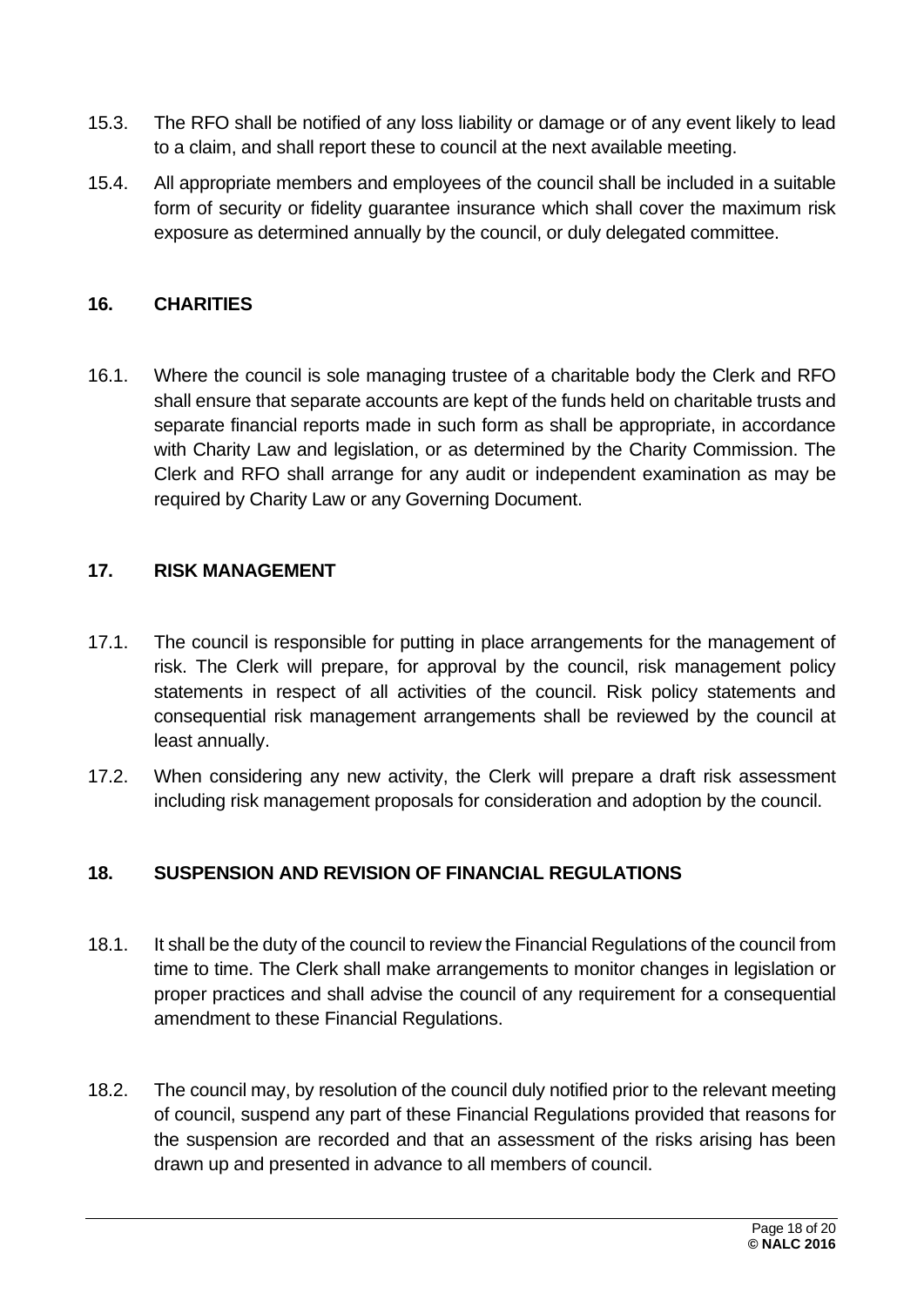Page 19 of 20 **© NALC 2016**

\* \* \*